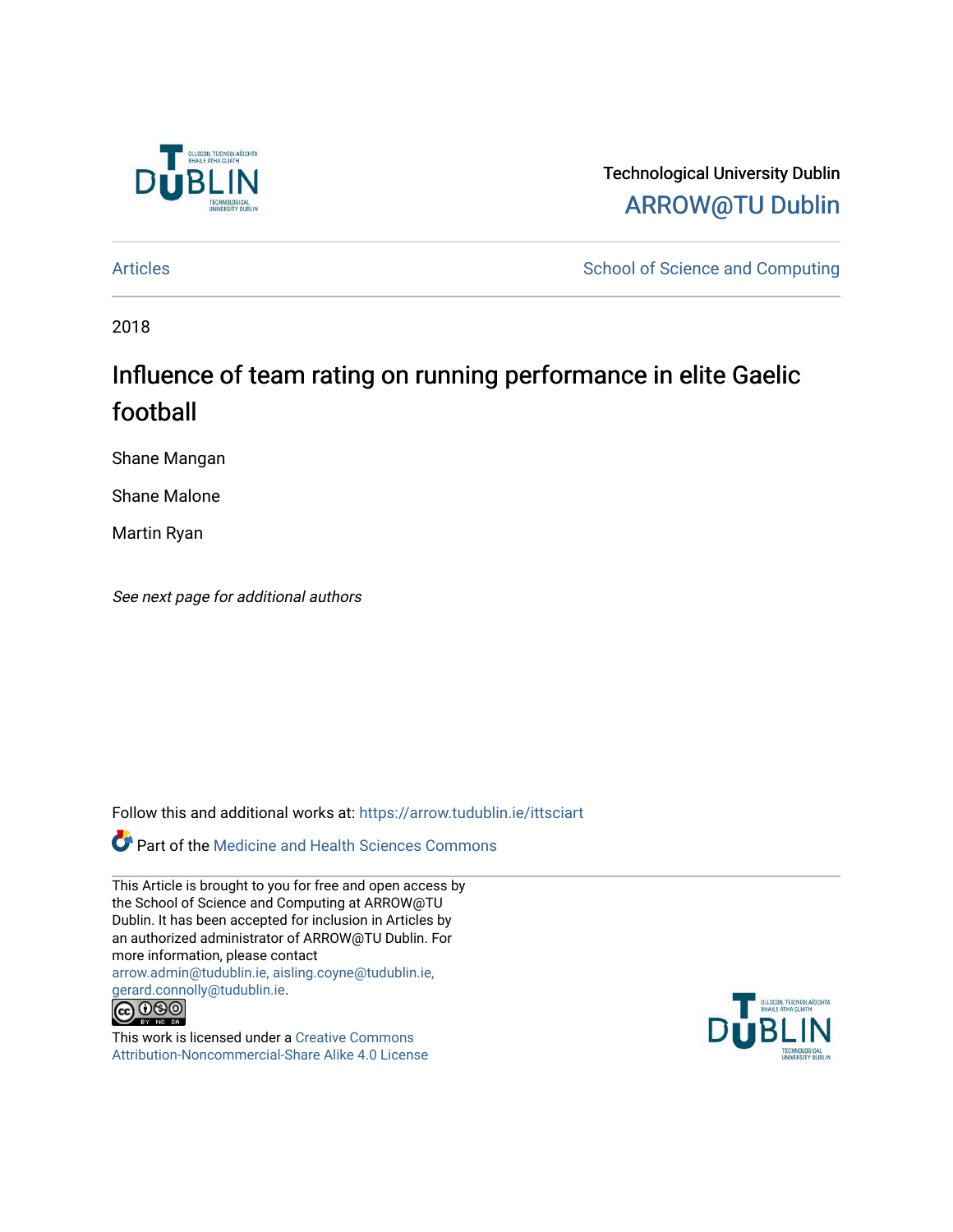### Authors

Shane Mangan, Shane Malone, Martin Ryan, Jason McGahan, Joe Warne, Denise Martin, Cian O'Neill, Con Burns, and Kieran Collins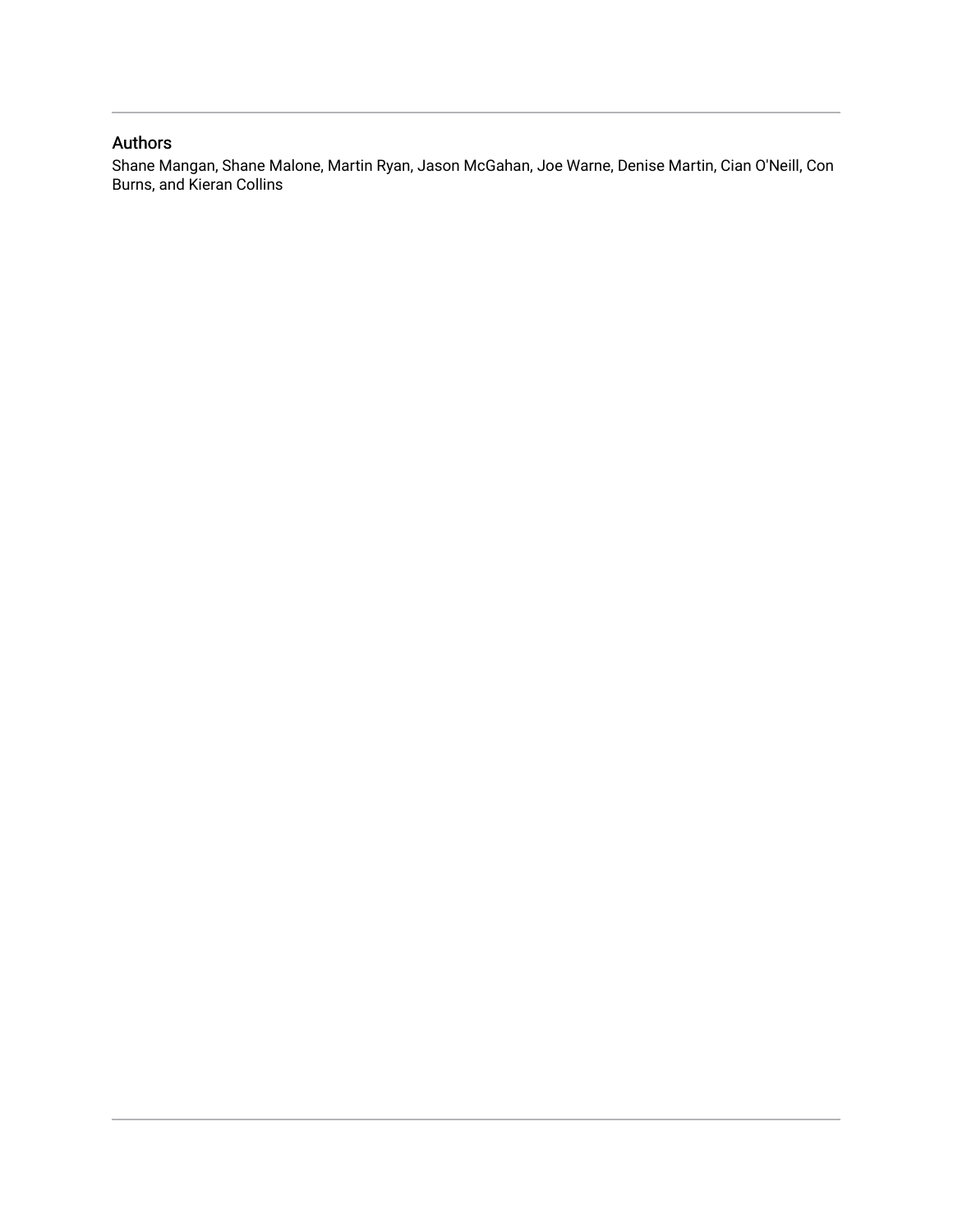# INFLUENCE OF TEAM RATING ON RUNNING PERFORMANCE IN ELITE GAELIC FOOTBALL

Shane Mangan, $^1$  Shane Malone, $^1$  Martin Ryan, $^1$  Jason Mc Gahan, $^2$  Joe Warne, $^{1,3}$ Denise Martin,<sup>4</sup> Cian O'Neill,<sup>2</sup> Con Burns,<sup>2</sup> and Kieran Collins<sup>1</sup>

 $^{\rm 1}$ Department of Science, Gaelic Sports Research Center, Institute of Technology Tallaght, Tallaght, Ireland;  $^{\rm 2}$ Department of Sport, Leisure and Childhood Studies, Cork Institute of Technology, Cork, Ireland; <sup>3</sup>Setanta College, Thurles Chamber of Commerce, Thurles, Tipperary, Ireland; and <sup>4</sup>Department of Business, Institute of Technology, Dublin, Ireland

### **ABSTRACT**

Mangan, S, Malone, S, Ryan, M, Mc Gahan, J, Warne, J, Martin, D, O'Neill, C, Burns, C, and Collins, K. Influence of team rating on running performance in elite Gaelic football. J Strength Cond Res 32(9): 2584–2591, 2017—It is currently unknown how team rating influences running performance in Gaelic football. Global positioning system technologies were used to quantify match-running performance within 5 elite Gaelic football teams over a period of 5 years (2012–2016). In total 780 player data sets were collected over 95 matches. Running performance variables included total distance, high-speed distance ( $\geq$ 17 km $\cdot$  h<sup>-1</sup>), and the percentage of high-speed distance. Team ratings were determined objectively using the Elo rating system for Gaelic football. Reference team rating had trivial effects on total distance ( $p = 0.011$ , partial  $\eta^2 =$ 0.008) and high-speed distance ( $p = 0.011$ , partial  $\eta^2 = 0.008$ ). Opposition team rating had small effects on total distance  $(p =$ 0.005, partial  $\eta^2 = 0.016$ ) and high-speed distance ( $p = 0.001$ , partial  $\eta^2$  = 0.020). Top-tier teams cover greater total distances and high-speed distance than lower tier teams. Players cover considerably less total distance and high-speed distance against tier-3 and tier-4 teams. Tier-1 players ran a significantly higher percentage of distance at high speed than players who played for tier-2 teams ( $p = 0.020$ ). The competitive advantage of top-tier Gaelic football teams is closely linked with their ability to demonstrate a higher physical intensity than lower tier teams.

 $\text{K}$  **WORDS** opposition, team rating, opposition rating, contextual factors, global positioning systems

#### **INTRODUCTION**

aelic football is one of the national sports of<br>Ireland (25). Attendances at matches can surpass<br>82,000 people in Croke Park, the national head-<br>quarters of the Gaelic Athletic Association Ireland (25). Attendances at matches can surpass 82,000 people in Croke Park, the national headquarters of the Gaelic Athletic Association

Address correspondence to Shane Mangan, manganshane@gmail.com. 32(9)/2584–2591

Journal of Strength and Conditioning Research 2017 National Strength and Conditioning Association

**2584** Journal of Strength and Conditioning Research

(GAA). It is perhaps surprising that Gaelic football is an amateur sport, given these figures; however, training regimens are more akin to professional sports (2,18,31). Matches are contested by 2 teams of 15 players on a pitch about 33% bigger than a soccer pitch (130–145 m in width and 80–90 m in length) (27). The duration of a match is 70 minutes, with additional time for stoppages in play added on at the referee's discretion. Within Ireland's 32 counties, Gaelic football players play for their clubs at a subelite level. Intercounty competitions represent the elite level of Gaelic football, with teams made up of the best club players in each county (20). The 2 major competitions in which elite teams compete are the National Football League (NFL) and the All Ireland Football Championship (AIFC) (22). The NFL is contested between 32 teams, whereas the AIFC is contested between 33 teams including representative teams from New York and London.

Gaelic football is similar to Australian football and soccer in terms of relative match-play distances covered by players (19). Gaelic football players will run between 8,160–9,222 m in a competitive match (9,20,21). Because it is an intermittent sport, players will run between 1,695–1,731 m at high speed  $(\geq 17$  km $\cdot h^{-1}$ ) (9,20,21). Playing position influences the running performance of Gaelic football players, with half-backs, midfielders, and half-forwards covering greater distances than full-backs and full-forwards (20). In addition, total distance covered and high-speed distance are significantly reduced in quarters 2, 3, and 4 in comparison with the first quarter (19). This decrement in performance is most often linked with conditioning, metabolic factors, and fatigue (19).

It has been suggested that in addition to fatigue and positional differences, other contextual factors may influence running performance in Gaelic football matches (19,23). One potential factor is team rating (19). Previous research in rugby league (13) identified that players covered a greater volume of high-speed ( $\geq$ 18 km $\cdot$ h<sup>-1</sup>) running when competing against lower ranked teams than against higher ranked teams. This finding is in contrast to observations in soccer (15,26) where players covered greater distances at high speed ( $\geq 14$ ,  $\geq 19.1$ )  $km \cdot h^{-1}$ ) when playing against higher rated teams. Similarly, Australian football players cover greater relative distances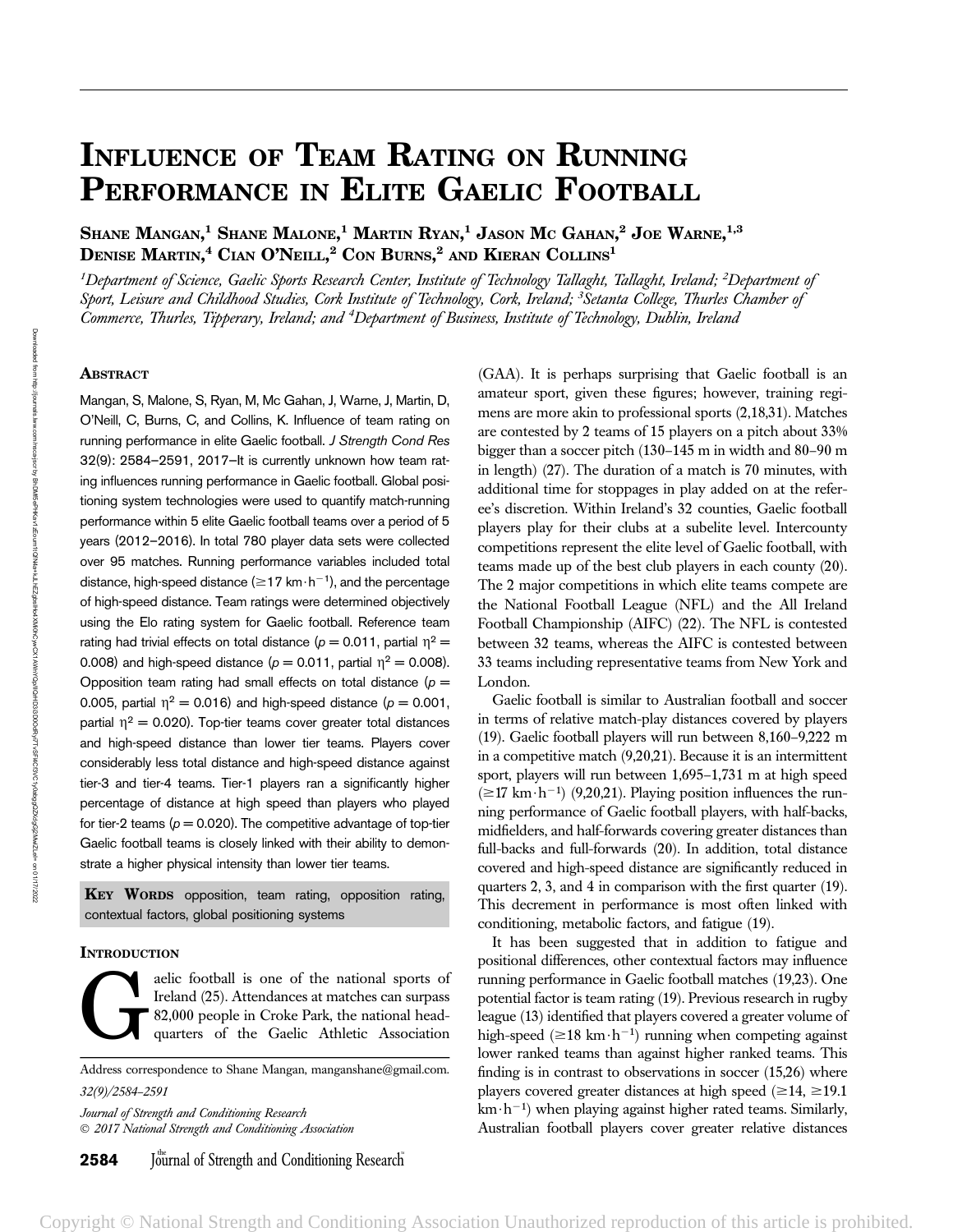when playing against higher rated opposition (29). The lack of agreement in these results could be explained by the different game structures in Australian football, rugby league, and soccer (34). In soccer, lower rated teams have been observed to cover more distance at high intensity than top rated teams (3,30). Gaelic football running demands increase throughout the season, potentially because of better teams progressing to the latter stages of the AIFC (24). However, the true influence of team rating on running performance in Gaelic football is not yet known (19). This information would be of interest to sport scientists and strength and conditioning coaches who monitor running performance. To produce relevant analyses, practitioners should be aware of all the factors involved.

Unlike in most sports (32), there are no official team ratings in Gaelic football. This has meant that in the past it has been difficult to classify Gaelic football teams (6). More recently, a system previously used to rate chess players and soccer teams has been adapted for Gaelic football (22). The Elo rating system for Gaelic football considers previous results, home advantage, opposition rating, match importance, and score margin when calculating a team's rating. The system has 73% accuracy for predicting victory (22). Therefore, the aim of the current study was to use the Elo rating system for Gaelic football to determine the extent to which total distance and high-speed distance are influenced by reference team rating and by opposition team rating in elite Gaelic football match play. The research will also investigate what influence team rating and opposition team rating have on high-speed distance per match quarter.

#### **METHODS**

#### Experimental Approach to the Problem

The current research took an observational approach to determine the extent to which total distance and high-speed distance are influenced by team rating in elite Gaelic football match play. Gaelic football players were monitored in competitive matches  $(n = 95)$  using global positioning system (GPS) technology. Only instances where a player completed the full game were used for final analysis ( $n = 780$ ). Data collection points were determined by the schedule of matches and the success of the teams involved. Data were collected from competitive matches in the NFL ( $n = 469$ ) and the AIFC  $(n = 311)$  over a 5-year period (2012,  $n = 65$ ; 2013,  $n = 90$ ; 2014,  $n = 131$ ; 2015,  $n = 217$ ; and 2016,  $n =$ 277). Team ratings were noted for both teams at the time of any given match (22). Teams were separated into 4 tiers based on their Elo rating; tier  $1 \geq 1,728$  Elo points), tier 2 (1,511–1,727 Elo points), tier 3 (1,348–1,510 Elo points), and tier 4  $(\leq 1,347$  Elo points) (22). For discursive purposes, the teams who were involved in this study are referred to as the reference team. The teams who they faced are referred to as the opposition. At the time of data collection, all the reference teams were in the top 2 tiers. This meant that no GPS data were available from tier 3 and tier 4 teams. However, teams faced by the reference teams came from all 4 tiers.

#### **Subjects**

All data were anonymized before data analysis and were processed with accordance to the Declaration of Helsinki. Elite adult (mean  $\pm$  *SD*: age; 26.2  $\pm$  2.8 years [age range: 18 years and older]) male Gaelic football players  $(n = 93)$  participated in this study over a period of 5 years (2012–2016). Anthropometric data were not collected for all participants; so, it is not reported here. The players came from 5 intercounty Gaelic football teams, who had agreed to partake in this research. Two teams participated in the study for 1 season, 2 teams participated for 2 seasons, and 1 team participated for 3 seasons. Players were included on the basis that they were selected as an outfield (full-back, half-back, midfield, half-forward, and full-forward) player for their intercounty team and they provided written informed consent. Before the recruitment of subjects, ethical approval was received from the Institute of Technology Tallaght. Subjects were provided information on the study and were told that they could withdraw at any stage throughout the research.

### Procedures

The validity and reliability of the GPS devices used in this study (4 Hz; VX Sport, Lower Hutt, New Zealand) have been previously established (5,17). The coefficient of variation (CV) for the devices are less than 5% for average speed, maximum speed, total distance, and low-speed distance; however, high-speed distance has a CV of  $8 \pm 2.5\%$  (95% confidence interval [CI]) (17). Each player was equipped with a harness containing the GPS device before each game. The protective harness was worn around the chest with the GPS device positioned between the shoulder blades in an upright position. The devices were turned on at least 15 minutes before each match to establish a satellite link (16).

Individual player data were extracted from the devices after each game using the VX Sport software (Firmware 4.01.2.0; VX Sport View) on a Windows-based laptop. All the data were time-stamped, which meant that match files could be trimmed to ensure that only the time a player spent on the pitch was retained, omitting periods such as the warm-up and half-time. Match data were divided into 4 time quarters using the VX Sport software. All data were saved into a custom spreadsheet (Excel; Microsoft, Redmond, USA). Total distance (meter), high-speed distance ( $\geq$ 17 km·h<sup>-1</sup>; m), and minutes spent on the pitch were noted for all players. Percentage high-speed distance was calculated by dividing the total distance ran at high speed ( $\geq$ 17 km $\cdot$ h<sup>-1</sup>; m) by the total distance (meter). This was done to ensure that high-speed distance was relative to the total distance that each player ran in a match. All running performance data were anonymized before analysis as per institution guidelines.

#### Statistical Analyses

Statistical analysis was performed in SPSS for Mac (Statistical Package for the Social Sciences data analysis software version 16.0; SPSS, Inc., Chicago, IL, USA). Before the commencement of statistical analysis, assumptions of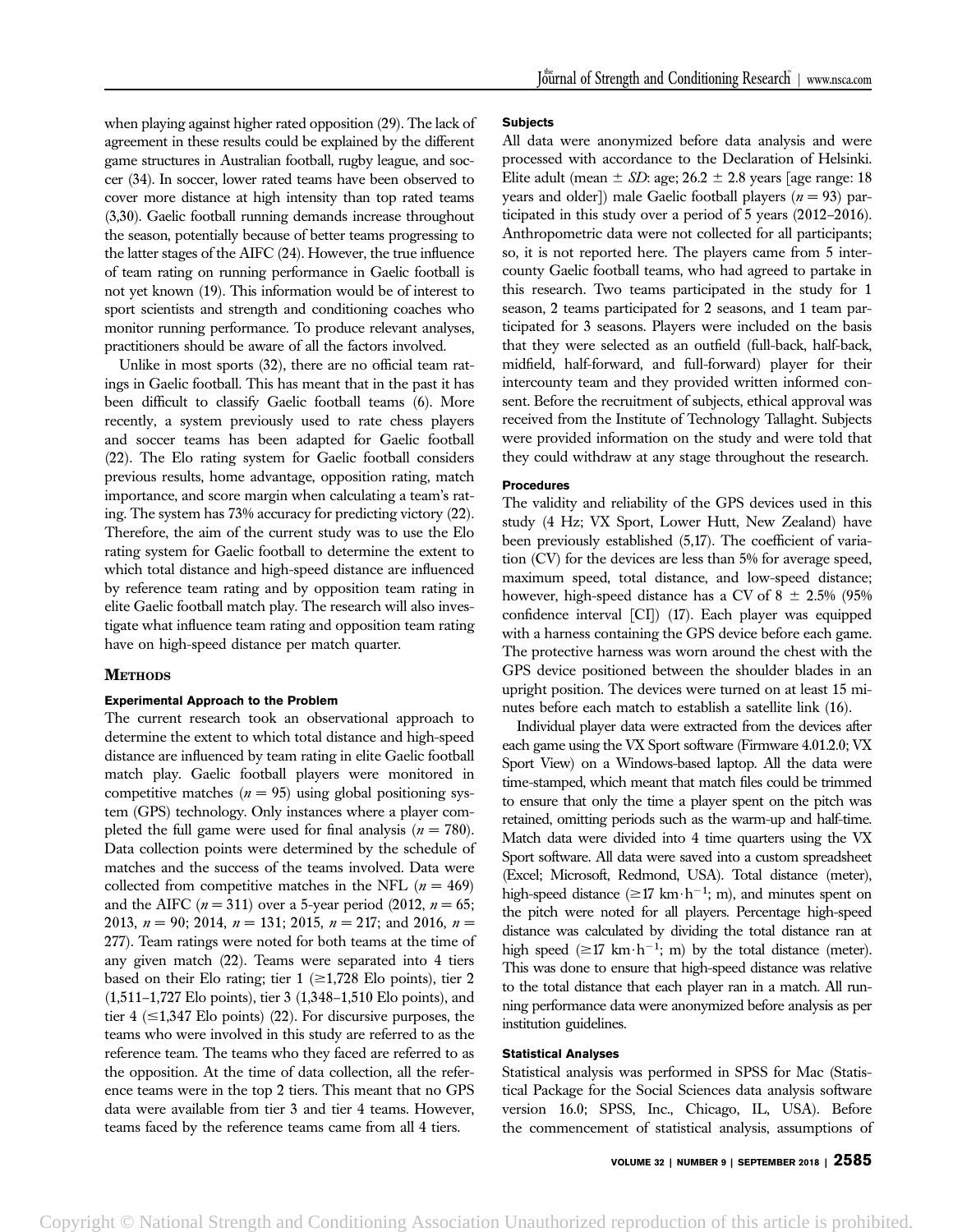| <b>TABLE 1.</b> The effect of team rating and opposition team rating on running performance.* |                        |                                |                         |                            |                              |                                   |                        |
|-----------------------------------------------------------------------------------------------|------------------------|--------------------------------|-------------------------|----------------------------|------------------------------|-----------------------------------|------------------------|
| Performance indicator                                                                         | Reference team quality |                                | Opposition team quality |                            |                              |                                   |                        |
|                                                                                               | Tier 1<br>$(n = 620)$  | Tier 2<br>$(n = 160)$          | Tier 1<br>$(n = 457)$   | Tier 2<br>$(n = 118)$      | Tier 3<br>$(n = 154)$        | Tier 4 $(n = 51)$                 | Average<br>$(n = 780)$ |
| Total distance (m)                                                                            | $8,725 \pm 2,015$      | $8,251 \pm 1,575$              | $8,709 \pm 2,054$       | $8,697 \pm 2,015$          | $8,193 \pm 1,421$            | $7,800 \pm 1,665$                 | $8,628 \pm 1,942$      |
|                                                                                               | $(8,395 - 8,829)$      | $(7,746 - 8,431)$ †            | $(8,447-8,972)$         | $(8,274-9,121)$            | $(7,882 - 8,505)$            | $(7,242 - 8,359)$                 | $(8,492 - 8,765)$      |
| High-speed distance (m)                                                                       | $1,606 \pm 650$        | $1,472 \pm 531$                | $1,615 \pm 670$         | $1,651 \pm 601$            | $1,451 \pm 492$              | $1,289 \pm 581$                   | $1,578 \pm 630$        |
|                                                                                               | $(1,518 - 1,658)$      | $(1,305 - 1,527)$              | $(1,530-1,700)$         | $(1,513 - 1,788)$          | $(1,350-1,552)$              | $(1,109 - 1,471)$ : §             | $(1,534-1,622)$        |
| Percentage high-speed                                                                         | $17.88 \pm 4.24$       | $17.38 \pm 4.08$               | $18.07 \pm 4.25$        | $18.57 \pm 3.68$           | $17.35 \pm 3.88$             | $15.75 \pm 5.38$                  | $17.78 \pm 4.21$       |
| distance (%)                                                                                  | $(17.49 - 18.43)$      | $(16.17 - 17.66)$ <sup>+</sup> | $(17.50 - 18.64)$       | $(17.65 - 19.49)$          | $(16.67 - 18.03)$            | $(14.54 - 16.96)$ <sup>1</sup> \; | $(17.48 - 18.08)$      |
| High-speed                                                                                    | $434 \pm 186$          | $404 \pm 178$                  | $435 \pm 194$           | $472 \pm 166$              | $392 \pm 162$                | $369 \pm 173$                     | $428 \pm 185$          |
| distance quarter $1$ (m)                                                                      | $(407 - 449)$          | $(361 - 426)$                  | $(418 - 452)$           | $(439 - 505)$              | $(363 - 421)$                | $(319 - 420)$                     | $(400 - 434)$          |
| High-speed                                                                                    | $398 \pm 186$          | $353 \pm 136$                  | $402 \pm 192$           | $427 \pm 168$              | $342 \pm 131$                | $326 \pm 150$                     | $389 \pm 178$          |
| distance quarter 2 (m)                                                                        | $(366 - 405)$          | $(307 - 370)$                  | $(386 - 418)$           | $(395 - 458)$              | $(314 - 369)$ <sup>t</sup> S | $(278 - 374)$ :                   | $(358 - 391)$          |
| High-speed                                                                                    | $402 \pm 186$          | $363 \pm 169$                  | $404 \pm 193$           | $415 \pm 172$              | $372 \pm 154$                | $332 \pm 188$                     | $394 \pm 184$          |
| distance quarter 3 (m)                                                                        | $(382 - 423)$          | $(302 - 367)$                  | $(387 - 420)$           | $(382 - 448)$              | $(343 - 400)$                | $(282 - 382)$ ts                  | $(363 - 398)$          |
| High-speed                                                                                    | $371 \pm 168$          | $352 \pm 145$                  | $365 \pm 170$           | $415 \pm 166$              | $356 \pm 137$                | $317 \pm 145$                     | $367 \pm 163$          |
| distance quarter 4 (m)                                                                        | $(352 - 388)$          | $(320 - 378)$                  | $(350 - 380)$           | $(386 - 444)$ <sup>†</sup> | $(330 - 381)$                | $(273 - 362)$ §                   | $(348 - 378)$          |

\*Values are mean ± *SD*. Significant difference is set at 0.05. 95% confidence intervals (Cls) are presented in brackets.<br>†Reference team quality: Significantly different from tier-1 teams (ρ ≤ 0.020).<br>‡Opposition team q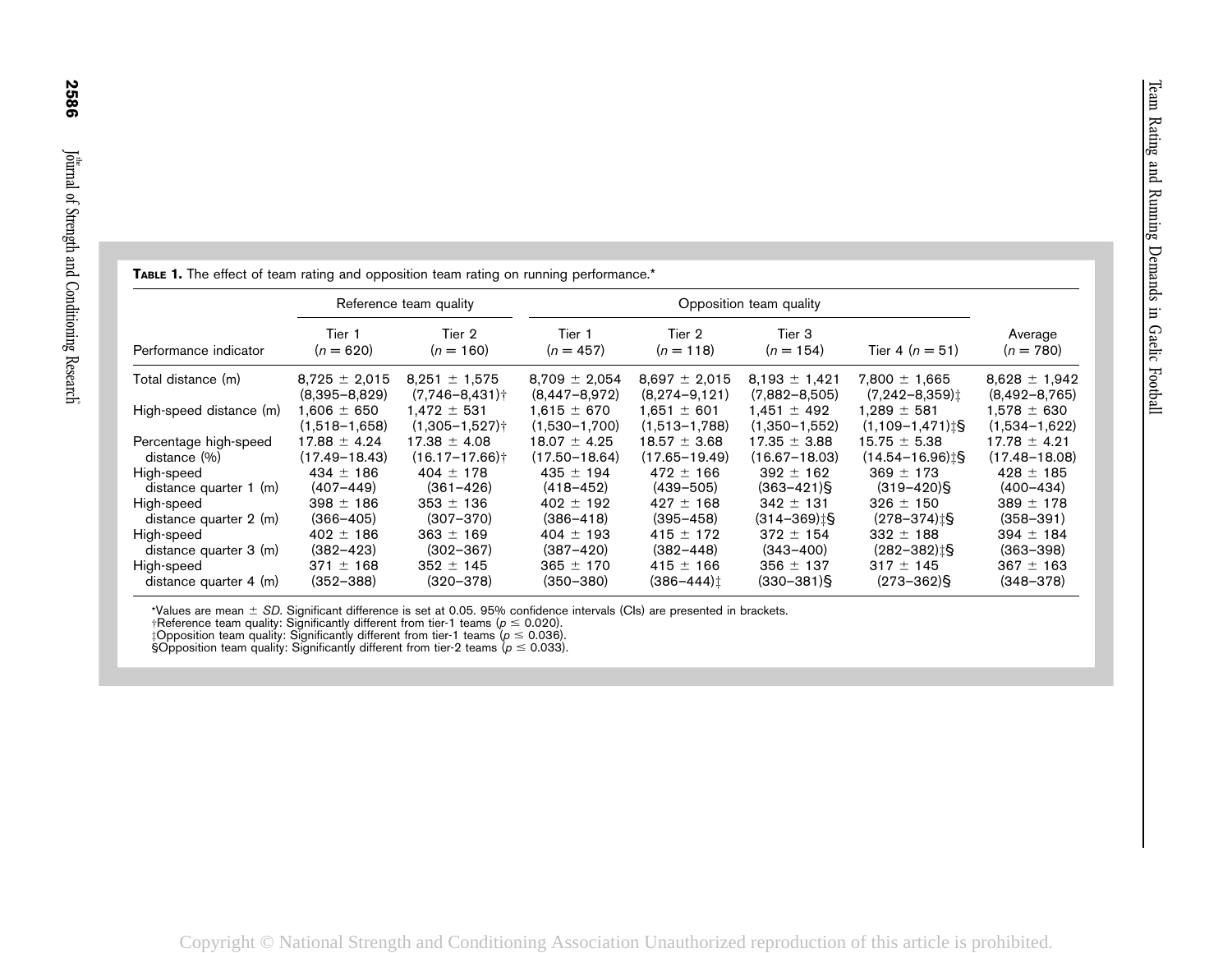normality were assessed. The data passed assumptions of normality; however, the data for total distance and highspeed distance did not pass Levene's test of equality of error variances. Likewise, the data for high-speed distance per quarter did not pass Box's test of equality of covariance matrices. Because the data set was very large, we continued with the current statistical model (14). Data are presented as mean, SD, and 95% CIs. Statistical significance was accepted at  $\alpha \leq 0.05$ . A 2-way analysis of variance (ANOVA) was used to examine the interaction between team rating and opposition rating on total distance (meter) and high-speed distance  $(\geq 17$  km $\cdot h^{-1}$ ; m) and percentage high-speed distance. A 3-way repeated-measures mixed ANOVA was used to analyze the interaction between team rating and opposition team rating with the high-speed distance covered across quarters (1, 2, 3, and 4). Where a significant 3-way interaction was observed, a series of 1-way and 2-way ANOVAs were performed. Tukey's post hoc analyses were used to determine within group differences. The partial eta-squared  $(\eta^2)$  value was used as a measure of effect size (ES) (8). Effect size benchmarks specific to partial eta-squared (7) were used to divide effects into small (0.0099–0.0587), medium  $(0.0588 - 0.1378)$ , and large  $(>0.1379)$  (28).

#### **RESULTS**

#### Total Distance

Statistical results for total distance can be observed in Table 1 and Figure 1. There was no significant interaction between team rating and opposition team rating for total distance ( $p = 0.215$ ). However, both team rating ( $p = 0.011$ , partial  $\eta^2 = 0.008$ ) and opposition team rating ( $p = 0.005$ , partial  $\eta^2 = 0.016$ ) had trivial-to-small effects individually on total distance. Tier-1 players were observed to run a significantly greater distance than tier-2 players ( $p = 0.011$ ,  $\eta^2 = 0.008$ ). Players ran a significantly greater distance when they played against tier-1 teams as opposed to when they played against tier-4 teams ( $p = 0.024$ ). There were no other significant differences in total distance when playing against tier-2 and tier-3 teams.

#### High-Speed Distance

Statistical results for high-speed distance can be observed in Table 1 and Figure 2. There was no significant interaction between team rating and opposition team rating for highspeed distance ( $p = 0.148$ ). Team rating ( $p = 0.011$ , partial  $n^2 = 0.008$ ) and opposition team rating ( $p = 0.001$ , partial  $\eta^2 = 0.020$ ) had trivial-to-small effects on high-speed distance. Tier-1 players covered a greater amount of highspeed distance than tier-2 players ( $p = 0.011$ , partial  $\eta^2 =$ 0.008). Players ran significantly more high-speed distance against tier-1 teams ( $p = 0.009$ ) and tier-2 teams ( $p =$ 0.011) than they did against tier-4 teams (Figure 2). There was no difference in high-speed distance between other tiers for opposition team rating.

A 2-way interaction was observed between team rating and opposition team rating for percentage of high-speed distance ( $p = 0.020$ ) with a small effect (partial  $\eta^2 = 0.013$ ). Players who played for tier-1 teams ran a significantly higher percentage of distance at high-speed than players who played for tier-2 teams ( $p = 0.020$ ). A greater percentage of high-speed distance was run against tier-1 ( $p = 0.004$ ) and tier-2 ( $p = 0.002$ ) teams than against tier-4 teams. There were no other significant differences in high-speed distance for opposition team rating.



VOLUME 32 | NUMBER 9 | SEPTEMBER 2018 | 2587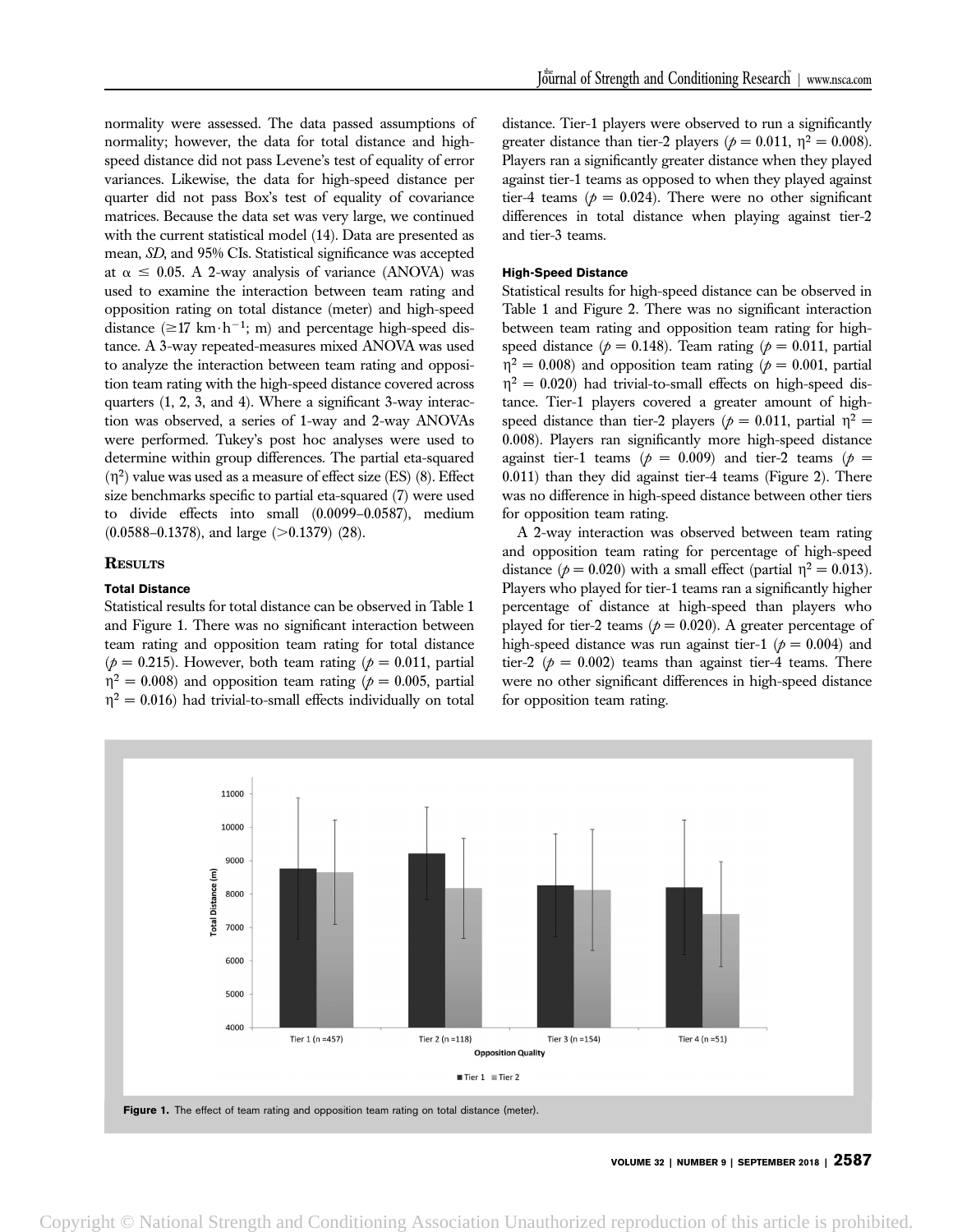

A 3-way interaction effect was observed between team rating, opposition team rating, and match quarter on highspeed distance ( $p \le 0.001$ ) with a small effect evident (partial  $\eta^2 = 0.019$ ). To better understand this 3-way interaction, separate 2-way analyses were performed. A 2-way analysis revealed that there was no significant interaction between team rating and match quarter on high-speed distance ( $p = 0.148$ , partial  $\eta^2 = 0.002$ ). However, opposition team rating had a small effect on high-speed distance per match quarter ( $p = 0.003$ , partial  $\eta^2 = 0.011$ ). The effects of opposition team rating on high-speed distance per match quarter are presented in Figure 3. There was no significant interaction between team rating and opposition team rating for high-speed distance in quarters 1, 2, and 4. In the third quarter, however, tier-1 players ran significantly more distance at high-speed than tier-2 players ( $p = 0.014$ ,  $p^2 =$ 0.008), whereas a significantly lower amount of high-speed distance was run in games against tier-4 teams in comparison



**2588** Journal of Strength and Conditioning Research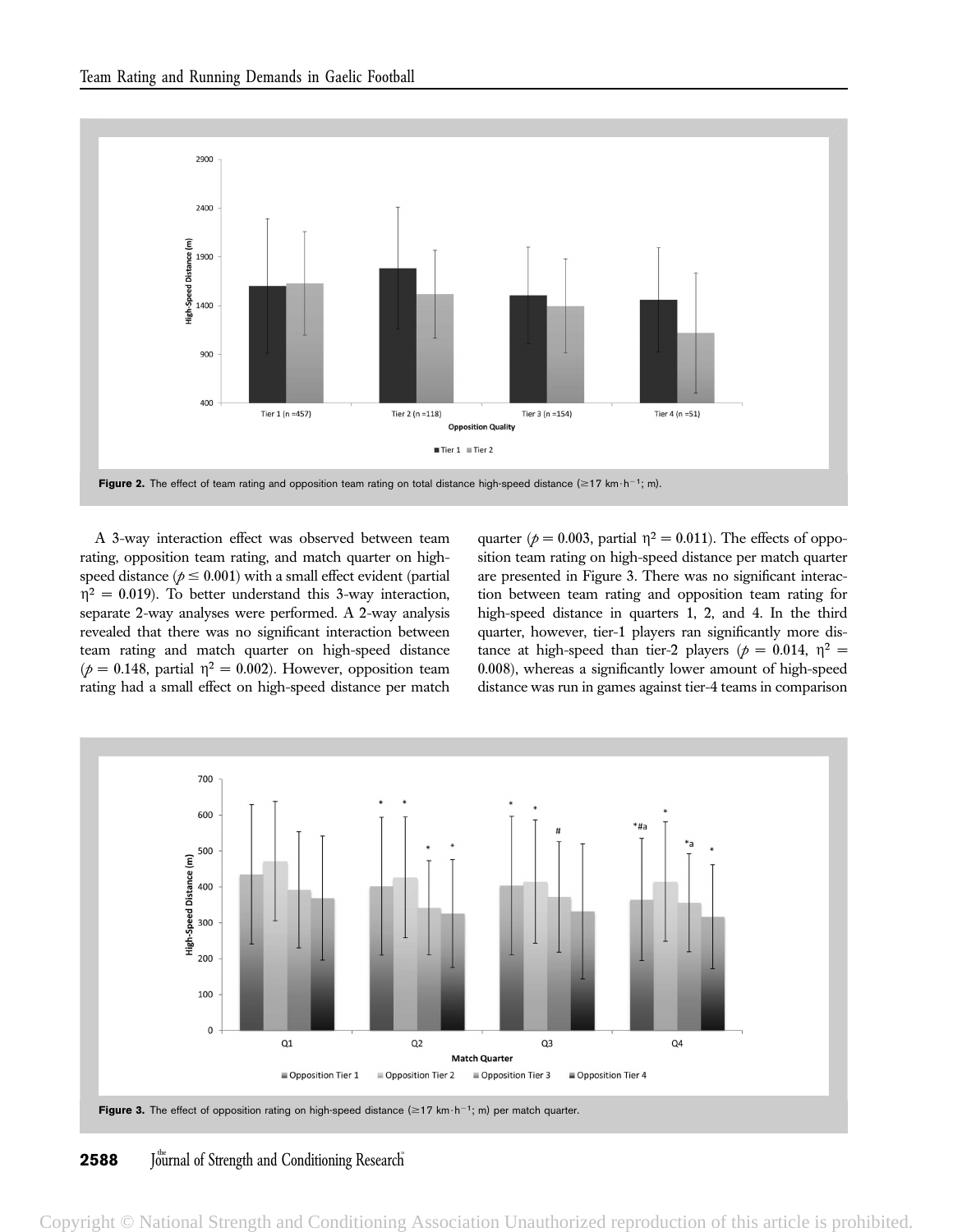with games against tier-1 ( $p = 0.047$ ) and tier-2 ( $p = 0.042$ ) teams. The 2-way analyses suggest that the 3-way interaction is caused by a strong interaction between opposition rating and match quarter and less so by the reference team rating (Figure 3).

A significant decrement in high-speed distance was evident from the first quarter to the last quarter, regardless of opposition team rating ( $p \le 0.001$ ,  $\eta^2 = 0.028$ ). A 16% drop-off in high-speed running was observed from the first quarter to the fourth quarter when playing against tier-1 teams. The drop-off was less pronounced when playing tier-2 (12%), tier-3 (9%), and tier-4 teams (14%). The dropoff in high-speed running from the first to the last quarter was higher for the reference teams in tier 1 (14%) than in tier 2 (11%).

#### **DISCUSSION**

The current study is the first to examine the effects of team rating on running performance in Gaelic football. The major findings of this research are that both team rating and opposition team rating have small effects on running performance in Gaelic football matches. Players representing tier-1 teams were observed to run a greater total distance and undertake a greater high-speed distance than those who played for tier-2 teams. Players ran a greater total distance and a greater amount of high-speed distance when playing against top-tier teams as opposed to playing against bottomtier teams. Running distances were greatest when playing against tier-2 teams. These findings suggest that the competitive advantage of top-tier Gaelic football teams is firmly associated with their ability to display a higher physical intensity than lower rated teams.

The findings of the current research are similar to that in soccer (26), with players covering greater total distance and greater high-speed distance against top-tier teams than they did against bottom-tier teams. This difference could be attributed to a number of factors. Playing against higher rated opposition has been shown to promote greater movement synchronization between teammates and elicit greater physical demands for professional soccer players (12). This can be related to the amount of possession that a team has (4) and the fact that teams need to have a greater defensive structure when playing against top-level opposition (12). Previously, in Gaelic football, it has been shown that when top teams play other top teams, they have fewer possessions in the opposition's half of the pitch than when they play against bottom teams (6). This is likely to affect both the attacking and defensive structure of the team, resulting in an increase in physical performance when playing against better opposition. Top-tier teams are perhaps more likely to commit more players forward in an attack than lower tier teams because of their superior fitness levels (1) and greater confidence in their defensive ability should they lose possession. Top-tier teams cover a greater percentage of distance at high-speed than tier-2 teams, demonstrating their ability to play the game at a higher intensity. Likewise, when playing against tier-4 teams, players cover a lower percentage of distance at high speed than when they face tier-1 and tier-2 opposition.

Another potential explanation for these differences is that top-tier teams might tend to pace themselves more when playing against lower rated opposition (10). It has been suggested that intermittent team sport players alter their behavior (physical exertion) during matches based on both prematch contexts (e.g., previous experience in similar circumstances, fitness levels, and match importance) and physiological alterations during the game (10,11). In the case of this study, the lower distances covered against lower rated teams may be influenced by the prematch bias of the reference team players. Given that top teams have more attacking possessions against lower rated teams (6), players on top-tier teams may subconsciously refrain from exerting themselves fully as they know that they will get a greater number of chances to attack.

The highest total distances and high-speed distances were recorded when tier-1 teams played against tier-2 teams. If top teams have a similar amount of attacks when they play other top teams (6), the increase in the number of attacks when they play tier-2 teams could be a reason for the increase in running performance. One can speculate from this that teams might cover greater distances when attacking in comparison with when they defend. However, when tier-1 teams play tier-3 and tier-4 teams, both total distance and high-speed distance are reduced. This is possibly due to pacing (10). Another potential explanation is that highly skilled players demonstrate greater decision-making skills than those who are less skilled (35). Players with greater decision-making skills react quicker to external stimuli, which mean they are more efficient in their movements (33). When playing against tier-4 opposition, tier-1 teams cover a considerably greater amount of total distance and high-speed distance than tier-2 teams. This suggests that top-tier teams are less likely to ease off when playing against bottom-tier teams, perhaps an indication of the competition for starting places in tier-1 teams.

A decrement in high-speed running was evident from the first quarter to the fourth quarter, irrespective of team rating, which is consistent with previous observations (19). As with the overall high-speed distance, players were observed to cover a greater amount of high-speed distance in each of the 4 quarters when playing against tier-2 teams. The greatest drop-offs in high-speed running from the first to the fourth quarter were observed for the reference teams in tier 1 and when playing against tier-1 opposition. The level of intensity in the first 3 quarters in games between top teams is most likely the cause of the decrease in the final quarter (10).

A major limitation of this study is that in most cases, running performance data were not available for both teams in a match. Commercial agreements mean that county teams are often limited to using particular models of GPS device.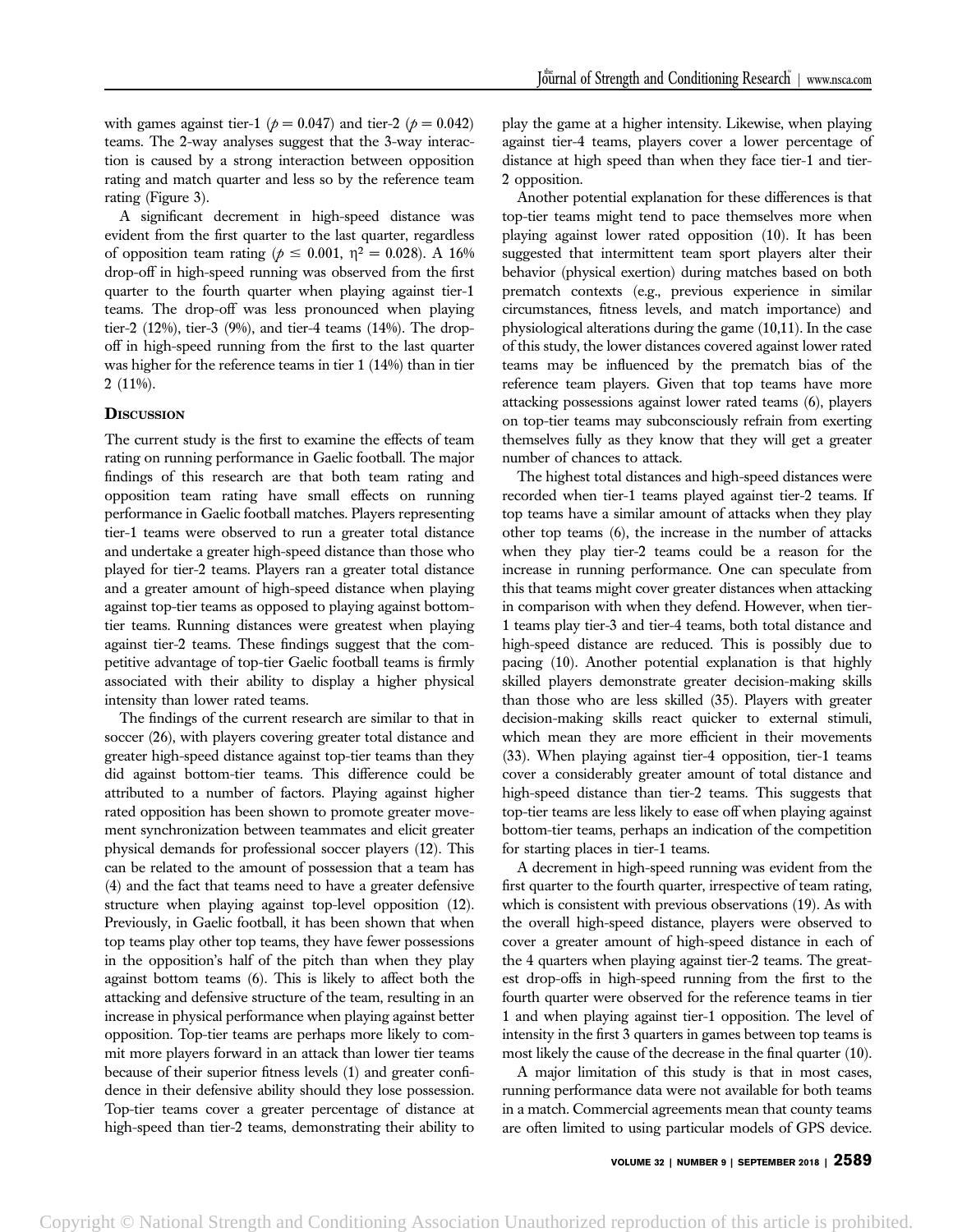In the current study, only 3 matches took place between teams who participated in this research. As a consequence of the level of quality of the teams who participated in this research, data were only collected from tier-1 and tier-2 teams. This restricted the comparisons that could be made for team rating and running performance. Over the course of the study, 1 of the teams went from a tier-2 team to a tier-1 team because of their success. Because the Elo rating points and Elo tier were noted at the time of each game, this change was reflected in the results. If teams were not successful over the course of data collection, a series of bad results may have seen them go down to a lower tier; however, this situation did not arise. Again, because of the level of teams that participated, a far greater number of data points were collected when teams were playing against tier-1 teams ( $n = 457$ ) as opposed to playing against tier-4 teams ( $n$ ) = 51). Further research is required to examine running performance in lower tier teams. Further limitations of this research were that elements such as technical performance, match scheduling, playing experience, participant anthropometrics, dietary intake, and weather conditions were not considered in the analyses.

#### PRACTICAL APPLICATIONS

The current study is the first to report that running performance is influenced by team rating in Gaelic football. Both the reference team rating and opposition team rating were found to cause changes in running performance in Gaelic football players. The present data indicates that Gaelic football players should be physically prepared so that they can cover greater total distances and greater distance at high-speed when competing against higher rated opposition. These findings may influence the timing of substitutions based on the quality of opposition faced. Opposition team rating had stronger effects on running performance than the reference team rating. Toptier teams cover greater distances than lower tier teams, whereas players cover considerably less total distance and high-speed distance against tier-3 and tier-4 teams. This information is useful for training where teams could potentially adjust the physical demands of drills/training matches by selecting teams of different quality. Teams may also use this information to periodize their training differently based on the quality of opposition that they will face in the NFL because they will know their opponents 9 months in advance. Postmatch analysis of physical performance should incorporate contextual factors such as team rating and opposition team rating. Future research should examine running performance with respect to technical game event data.

#### **REFERENCES**

- 1. Arnason, A, Sigurdsson, SB, Gudmundsson, A, Holme, I, Engebretsen, L, and Bahr, R. Physical fitness, injuries, and team performance in soccer. Med Sci Sport Exerc 36: 278-285, 2004.
- **2590** Journal of Strength and Conditioning Research
- 2. Beasley, KJ. Nutrition and Gaelic football: Review, recommendations, and future considerations. Int J Sport Nutr Exerc Metab 25: 1–13, 2015.
- 3. Bradley, PS, Archer, DT, Hogg, B, Schuth, G, Bush, M, Carling, C, and Barnes, C. Tier-specific evolution of match performance characteristics in the English Premier League: It's getting tougher at the top. *J Sports Sci* 414: 1-8, 2015.
- 4. Bradley, PS and Noakes, TD. Match running performance fluctuations in elite soccer: Indicative of fatigue, pacing or situational influences? J Sports Sci 31: 1627-1638, 2013.
- 5. Buchheit, M, Allen, A, Poon, TK, Modonutti, M, Gregson, W, and Di Salvo, V. Integrating different tracking systems in football: Multiple camera semi-automatic system, local position measurement and GPS technologies. J Sports Sci 32: 1844-1857, 2014.
- 6. Carroll, R. Team performance indicators in Gaelic football and opposition effects. Int J Perform Anal Sport 13: 703–715, 2013.
- 7. Cohen, J. Statistical Power Analysis for the Behavioural Sciences. New York, NY: Academic Press, 1969.
- 8. Cohen, J. Statistical power analysis for the behavioral sciences. Stat Power Anal Behav Sci 2: 567, 1988.
- 9. Collins, K, Solan, B, and Doran, DA. A preliminary investigation into high-intensity activity during elite Gaelic football. J Sport Ther 1: 10, 2013.
- 10. Coutts, AJ, Quinn, J, Hocking, J, Castagna, C, and Rampinini, E. Match running performance in elite Australian rules football. J Sci Med Sport 13: 543–548, 2010.
- 11. Edwards, AM and Noakes, TD. Dehydration: Cause of fatigue or sign of pacing in elite soccer? Sport Med 39: 1-13, 2009.
- 12. Folgado, H, Duarte, R, Fernandes, O, and Sampaio, J. Competing with lower level opponents decreases intra-team movement synchronization and time-motion demands during pre-season soccer matches. PLoS One 9, 2014.
- 13. Gabbett, T. Influence of the opposing team on the physical demands of elite rugby league match play. J Strength Cond Res 27: 1629–1635, 2013.
- 14. Jaccard, J. Interaction Effects in Factorial Analysis of Variance. Thousand Oaks, CA: Sage Publications, 1998. Available at: https://books.google.ie/ books?hl=en&lr=&id=liAHMTUoqjMC&oi=fnd&pg=PR5&dq=jaccard +1998&ots=FrWQt22h1F&sig=TGzV\_2zQ3\_w8XVUjSmkZlr7O-Hs& redir\_esc=y#v=onepage&q=jaccard1998&f=false.
- 15. Lago, C, Casais, L, Domínguez, E, and Rey, E. The effect of match location, quality of opposition and match status on work rate in elite soccer. Eur J Hum Mov 23: 107-121, 2010.
- 16. Maddison, R and Ni Mhurchu, C. Global positioning system: A new opportunity in physical activity measurement. Int J Behav Nutr Phys Act 6: 73, 2009.
- 17. Malone, S, Doran, D, Collins, K, Morton, J, and McRobert, A. Accuracy and reliability of VXsport global positioning system in intermittent activity. In: Proceedings of the 19th Annual Congress of the European College of Sport Science, Amsterdam, the Netherlands, 2014.
- 18. Malone, S, Roe, M, Doran, DA, Gabbett, TJ, and Collins, KD. Aerobic fitness and playing experience protect against spikes in workload: The role of the acute: Chronic workload ratio on injury risk in elite Gaelic football. Int J Sports Physiol Perform 32: 1–25, 2016.
- 19. Malone, S, Solan, B, and Collins, K. The running performance profile of elite Gaelic football match-play. J Strength Cond Res 31: 1–25, 2017.
- 20. Malone, S, Solan, B, Collins, K, and Doran, D. Positional match running performance of elite Gaelic football. J Strength Cond Res 30: 2292–2298, 2016.
- 21. Malone, S, Solan, B, Collins, K, and Doran, D. The metabolic power and energetic demands of elite Gaelic football match play. J Sport Med Phys Fit 57: 1–20, 2016.
- 22. Mangan, S and Collins, K. A rating system for Gaelic football teams: Factors that influence success. Int J Comput Sci Sport 15: 78-90, 2016.